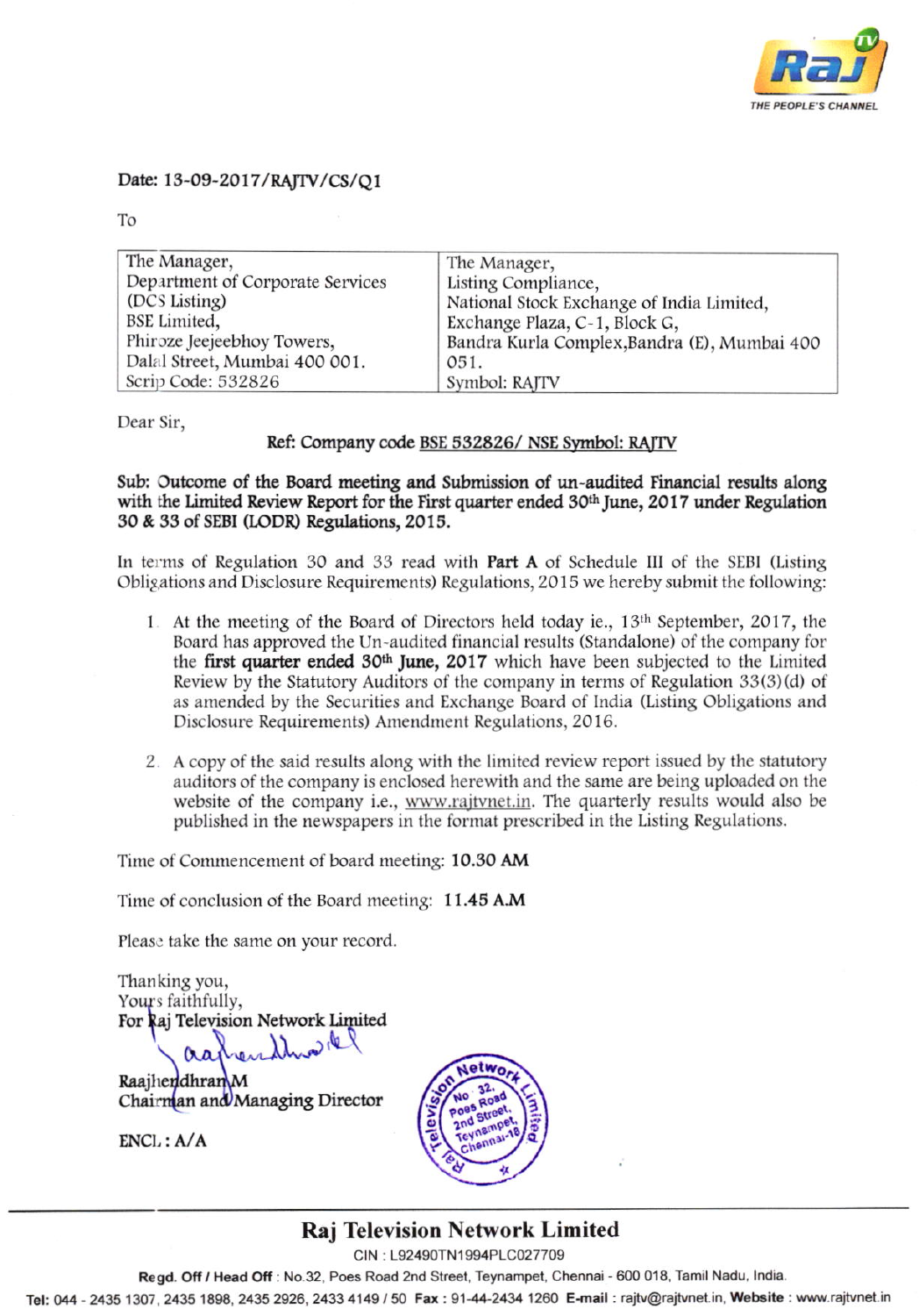

| (Rupees in Lakhs except EPS and Share Holding Data)<br>PART-1 Statement of Un - audited Financial Results for the Quarter ended 30th June 2017<br>(Stand Alone)<br>For the Quarter<br>For the Quarter<br><b>Particulars</b><br>Ended<br>Ended<br>30th June 2017<br>30th June 2016<br>Refer notes annexed<br>Unaudited<br>Unaudited<br>1. Incorne from Operations<br>(a) Net Income from Operations<br>1,417.43<br>1,527.30<br><b>Total Income from Operation (Net)</b><br>1,417.43<br>1,527.30<br>2.Expenses<br>(a) Cost of Revenue<br>444.31<br>481.60<br>(b) Employee benefits expense<br>533.75<br>540.70<br>(c) Depreciation and amortisation expense<br>287.99<br>262.73<br>(d) Administrative and other expenses<br>845.92<br>281.88<br><b>Total Expenses</b><br>2,111.96<br>1,566.91<br>3. Profit / (Loss) from operations before other income,<br>(694.53)<br>(39.61)<br>finance costs and exceptional items (1-2)<br>4. Other Income<br>155.98<br>23.47<br>5. Profit / (Loss) from ordinary activities before finance<br>(538.55)<br>(16.14)<br>costs and exceptional items (3+4)<br>128.67<br>111.71<br>7. Profit / (Loss) from ordinary activities after finance<br>(127.85)<br>(667.22)<br>costs but before exceptional items (5-6)<br>(667.22)<br>(127.85)<br>(197.57)<br>(48.60)<br>11.Net Profit / (Loss) from ordinary activities after<br>(469.65)<br>(79.25)<br>(79.25)<br>(469.65)<br>2,595.67<br>2,595.67<br>18. Reserve excluding Revaluation Reserves as per balance<br>sheet of previous accounting year<br>19. Earnings per share of Rs.5/- each<br>(before extraordinary items - not annualised)<br>(0.15)<br>(0.90)<br>(a) Basic<br>(0.15)<br>(0.90)<br>(b) Diluted<br>19. Earnings per share of Rs.5/- each<br>(after extraordinary items - not annualised)<br>(0.15)<br>(0.90)<br>(a) Basic | <b>Raj Television Network Limited</b>                       |  |        |  |  |
|-------------------------------------------------------------------------------------------------------------------------------------------------------------------------------------------------------------------------------------------------------------------------------------------------------------------------------------------------------------------------------------------------------------------------------------------------------------------------------------------------------------------------------------------------------------------------------------------------------------------------------------------------------------------------------------------------------------------------------------------------------------------------------------------------------------------------------------------------------------------------------------------------------------------------------------------------------------------------------------------------------------------------------------------------------------------------------------------------------------------------------------------------------------------------------------------------------------------------------------------------------------------------------------------------------------------------------------------------------------------------------------------------------------------------------------------------------------------------------------------------------------------------------------------------------------------------------------------------------------------------------------------------------------------------------------------------------------------------------------------------------------------------------------------------------------------------|-------------------------------------------------------------|--|--------|--|--|
|                                                                                                                                                                                                                                                                                                                                                                                                                                                                                                                                                                                                                                                                                                                                                                                                                                                                                                                                                                                                                                                                                                                                                                                                                                                                                                                                                                                                                                                                                                                                                                                                                                                                                                                                                                                                                         | Scrip Code: BSE- 532826, RAJ TV, Scrip ID: NSE - RAJTV EQ   |  |        |  |  |
|                                                                                                                                                                                                                                                                                                                                                                                                                                                                                                                                                                                                                                                                                                                                                                                                                                                                                                                                                                                                                                                                                                                                                                                                                                                                                                                                                                                                                                                                                                                                                                                                                                                                                                                                                                                                                         |                                                             |  |        |  |  |
|                                                                                                                                                                                                                                                                                                                                                                                                                                                                                                                                                                                                                                                                                                                                                                                                                                                                                                                                                                                                                                                                                                                                                                                                                                                                                                                                                                                                                                                                                                                                                                                                                                                                                                                                                                                                                         |                                                             |  |        |  |  |
|                                                                                                                                                                                                                                                                                                                                                                                                                                                                                                                                                                                                                                                                                                                                                                                                                                                                                                                                                                                                                                                                                                                                                                                                                                                                                                                                                                                                                                                                                                                                                                                                                                                                                                                                                                                                                         |                                                             |  |        |  |  |
|                                                                                                                                                                                                                                                                                                                                                                                                                                                                                                                                                                                                                                                                                                                                                                                                                                                                                                                                                                                                                                                                                                                                                                                                                                                                                                                                                                                                                                                                                                                                                                                                                                                                                                                                                                                                                         |                                                             |  |        |  |  |
|                                                                                                                                                                                                                                                                                                                                                                                                                                                                                                                                                                                                                                                                                                                                                                                                                                                                                                                                                                                                                                                                                                                                                                                                                                                                                                                                                                                                                                                                                                                                                                                                                                                                                                                                                                                                                         |                                                             |  |        |  |  |
|                                                                                                                                                                                                                                                                                                                                                                                                                                                                                                                                                                                                                                                                                                                                                                                                                                                                                                                                                                                                                                                                                                                                                                                                                                                                                                                                                                                                                                                                                                                                                                                                                                                                                                                                                                                                                         |                                                             |  |        |  |  |
|                                                                                                                                                                                                                                                                                                                                                                                                                                                                                                                                                                                                                                                                                                                                                                                                                                                                                                                                                                                                                                                                                                                                                                                                                                                                                                                                                                                                                                                                                                                                                                                                                                                                                                                                                                                                                         |                                                             |  |        |  |  |
|                                                                                                                                                                                                                                                                                                                                                                                                                                                                                                                                                                                                                                                                                                                                                                                                                                                                                                                                                                                                                                                                                                                                                                                                                                                                                                                                                                                                                                                                                                                                                                                                                                                                                                                                                                                                                         |                                                             |  |        |  |  |
|                                                                                                                                                                                                                                                                                                                                                                                                                                                                                                                                                                                                                                                                                                                                                                                                                                                                                                                                                                                                                                                                                                                                                                                                                                                                                                                                                                                                                                                                                                                                                                                                                                                                                                                                                                                                                         |                                                             |  |        |  |  |
|                                                                                                                                                                                                                                                                                                                                                                                                                                                                                                                                                                                                                                                                                                                                                                                                                                                                                                                                                                                                                                                                                                                                                                                                                                                                                                                                                                                                                                                                                                                                                                                                                                                                                                                                                                                                                         |                                                             |  |        |  |  |
|                                                                                                                                                                                                                                                                                                                                                                                                                                                                                                                                                                                                                                                                                                                                                                                                                                                                                                                                                                                                                                                                                                                                                                                                                                                                                                                                                                                                                                                                                                                                                                                                                                                                                                                                                                                                                         |                                                             |  |        |  |  |
|                                                                                                                                                                                                                                                                                                                                                                                                                                                                                                                                                                                                                                                                                                                                                                                                                                                                                                                                                                                                                                                                                                                                                                                                                                                                                                                                                                                                                                                                                                                                                                                                                                                                                                                                                                                                                         |                                                             |  |        |  |  |
|                                                                                                                                                                                                                                                                                                                                                                                                                                                                                                                                                                                                                                                                                                                                                                                                                                                                                                                                                                                                                                                                                                                                                                                                                                                                                                                                                                                                                                                                                                                                                                                                                                                                                                                                                                                                                         |                                                             |  |        |  |  |
|                                                                                                                                                                                                                                                                                                                                                                                                                                                                                                                                                                                                                                                                                                                                                                                                                                                                                                                                                                                                                                                                                                                                                                                                                                                                                                                                                                                                                                                                                                                                                                                                                                                                                                                                                                                                                         |                                                             |  |        |  |  |
|                                                                                                                                                                                                                                                                                                                                                                                                                                                                                                                                                                                                                                                                                                                                                                                                                                                                                                                                                                                                                                                                                                                                                                                                                                                                                                                                                                                                                                                                                                                                                                                                                                                                                                                                                                                                                         |                                                             |  |        |  |  |
|                                                                                                                                                                                                                                                                                                                                                                                                                                                                                                                                                                                                                                                                                                                                                                                                                                                                                                                                                                                                                                                                                                                                                                                                                                                                                                                                                                                                                                                                                                                                                                                                                                                                                                                                                                                                                         |                                                             |  |        |  |  |
|                                                                                                                                                                                                                                                                                                                                                                                                                                                                                                                                                                                                                                                                                                                                                                                                                                                                                                                                                                                                                                                                                                                                                                                                                                                                                                                                                                                                                                                                                                                                                                                                                                                                                                                                                                                                                         |                                                             |  |        |  |  |
|                                                                                                                                                                                                                                                                                                                                                                                                                                                                                                                                                                                                                                                                                                                                                                                                                                                                                                                                                                                                                                                                                                                                                                                                                                                                                                                                                                                                                                                                                                                                                                                                                                                                                                                                                                                                                         |                                                             |  |        |  |  |
|                                                                                                                                                                                                                                                                                                                                                                                                                                                                                                                                                                                                                                                                                                                                                                                                                                                                                                                                                                                                                                                                                                                                                                                                                                                                                                                                                                                                                                                                                                                                                                                                                                                                                                                                                                                                                         |                                                             |  |        |  |  |
|                                                                                                                                                                                                                                                                                                                                                                                                                                                                                                                                                                                                                                                                                                                                                                                                                                                                                                                                                                                                                                                                                                                                                                                                                                                                                                                                                                                                                                                                                                                                                                                                                                                                                                                                                                                                                         | 6. Finance Costs                                            |  |        |  |  |
|                                                                                                                                                                                                                                                                                                                                                                                                                                                                                                                                                                                                                                                                                                                                                                                                                                                                                                                                                                                                                                                                                                                                                                                                                                                                                                                                                                                                                                                                                                                                                                                                                                                                                                                                                                                                                         |                                                             |  |        |  |  |
|                                                                                                                                                                                                                                                                                                                                                                                                                                                                                                                                                                                                                                                                                                                                                                                                                                                                                                                                                                                                                                                                                                                                                                                                                                                                                                                                                                                                                                                                                                                                                                                                                                                                                                                                                                                                                         |                                                             |  |        |  |  |
|                                                                                                                                                                                                                                                                                                                                                                                                                                                                                                                                                                                                                                                                                                                                                                                                                                                                                                                                                                                                                                                                                                                                                                                                                                                                                                                                                                                                                                                                                                                                                                                                                                                                                                                                                                                                                         | 8. Exceptional Items                                        |  |        |  |  |
|                                                                                                                                                                                                                                                                                                                                                                                                                                                                                                                                                                                                                                                                                                                                                                                                                                                                                                                                                                                                                                                                                                                                                                                                                                                                                                                                                                                                                                                                                                                                                                                                                                                                                                                                                                                                                         | 9. Profit / (Loss) from ordinary activities efore tax (7-8) |  |        |  |  |
|                                                                                                                                                                                                                                                                                                                                                                                                                                                                                                                                                                                                                                                                                                                                                                                                                                                                                                                                                                                                                                                                                                                                                                                                                                                                                                                                                                                                                                                                                                                                                                                                                                                                                                                                                                                                                         | 10. Tax expense                                             |  |        |  |  |
|                                                                                                                                                                                                                                                                                                                                                                                                                                                                                                                                                                                                                                                                                                                                                                                                                                                                                                                                                                                                                                                                                                                                                                                                                                                                                                                                                                                                                                                                                                                                                                                                                                                                                                                                                                                                                         |                                                             |  |        |  |  |
|                                                                                                                                                                                                                                                                                                                                                                                                                                                                                                                                                                                                                                                                                                                                                                                                                                                                                                                                                                                                                                                                                                                                                                                                                                                                                                                                                                                                                                                                                                                                                                                                                                                                                                                                                                                                                         | tax (9-10)                                                  |  |        |  |  |
|                                                                                                                                                                                                                                                                                                                                                                                                                                                                                                                                                                                                                                                                                                                                                                                                                                                                                                                                                                                                                                                                                                                                                                                                                                                                                                                                                                                                                                                                                                                                                                                                                                                                                                                                                                                                                         | 12. Extraordinary items(net of tax expenses)                |  |        |  |  |
|                                                                                                                                                                                                                                                                                                                                                                                                                                                                                                                                                                                                                                                                                                                                                                                                                                                                                                                                                                                                                                                                                                                                                                                                                                                                                                                                                                                                                                                                                                                                                                                                                                                                                                                                                                                                                         | 13. Net Profit / (Loss) for the period (11-12)              |  |        |  |  |
|                                                                                                                                                                                                                                                                                                                                                                                                                                                                                                                                                                                                                                                                                                                                                                                                                                                                                                                                                                                                                                                                                                                                                                                                                                                                                                                                                                                                                                                                                                                                                                                                                                                                                                                                                                                                                         | 14. Paid-up equity share capital (Face Value Rs.5/- each)   |  |        |  |  |
|                                                                                                                                                                                                                                                                                                                                                                                                                                                                                                                                                                                                                                                                                                                                                                                                                                                                                                                                                                                                                                                                                                                                                                                                                                                                                                                                                                                                                                                                                                                                                                                                                                                                                                                                                                                                                         |                                                             |  |        |  |  |
|                                                                                                                                                                                                                                                                                                                                                                                                                                                                                                                                                                                                                                                                                                                                                                                                                                                                                                                                                                                                                                                                                                                                                                                                                                                                                                                                                                                                                                                                                                                                                                                                                                                                                                                                                                                                                         |                                                             |  |        |  |  |
|                                                                                                                                                                                                                                                                                                                                                                                                                                                                                                                                                                                                                                                                                                                                                                                                                                                                                                                                                                                                                                                                                                                                                                                                                                                                                                                                                                                                                                                                                                                                                                                                                                                                                                                                                                                                                         |                                                             |  |        |  |  |
|                                                                                                                                                                                                                                                                                                                                                                                                                                                                                                                                                                                                                                                                                                                                                                                                                                                                                                                                                                                                                                                                                                                                                                                                                                                                                                                                                                                                                                                                                                                                                                                                                                                                                                                                                                                                                         |                                                             |  |        |  |  |
|                                                                                                                                                                                                                                                                                                                                                                                                                                                                                                                                                                                                                                                                                                                                                                                                                                                                                                                                                                                                                                                                                                                                                                                                                                                                                                                                                                                                                                                                                                                                                                                                                                                                                                                                                                                                                         |                                                             |  |        |  |  |
|                                                                                                                                                                                                                                                                                                                                                                                                                                                                                                                                                                                                                                                                                                                                                                                                                                                                                                                                                                                                                                                                                                                                                                                                                                                                                                                                                                                                                                                                                                                                                                                                                                                                                                                                                                                                                         |                                                             |  |        |  |  |
|                                                                                                                                                                                                                                                                                                                                                                                                                                                                                                                                                                                                                                                                                                                                                                                                                                                                                                                                                                                                                                                                                                                                                                                                                                                                                                                                                                                                                                                                                                                                                                                                                                                                                                                                                                                                                         |                                                             |  |        |  |  |
|                                                                                                                                                                                                                                                                                                                                                                                                                                                                                                                                                                                                                                                                                                                                                                                                                                                                                                                                                                                                                                                                                                                                                                                                                                                                                                                                                                                                                                                                                                                                                                                                                                                                                                                                                                                                                         |                                                             |  |        |  |  |
|                                                                                                                                                                                                                                                                                                                                                                                                                                                                                                                                                                                                                                                                                                                                                                                                                                                                                                                                                                                                                                                                                                                                                                                                                                                                                                                                                                                                                                                                                                                                                                                                                                                                                                                                                                                                                         |                                                             |  |        |  |  |
| For RAU TELEVISION NETWORK LIMITED<br>(0.90)<br>aarhendhom                                                                                                                                                                                                                                                                                                                                                                                                                                                                                                                                                                                                                                                                                                                                                                                                                                                                                                                                                                                                                                                                                                                                                                                                                                                                                                                                                                                                                                                                                                                                                                                                                                                                                                                                                              | (b) Diluted                                                 |  | (0.15) |  |  |

**Managing Director Q** Raj Television Network Laufted CIN: L92490TN1994PLC02770

Regd. Off / Head Off : No.32, Poes Road 2nd Street, Teynampet, Chennai,-600 018, Tamil Nadu, India.

Tel: 044 - 2435 1307, 2435 1898, 2435 2926, 2433 4149 / 50 Fax: 91-44-2434 1260 E-mail: rajtv@rajtvnet.in, Website: www.rajtvnet.in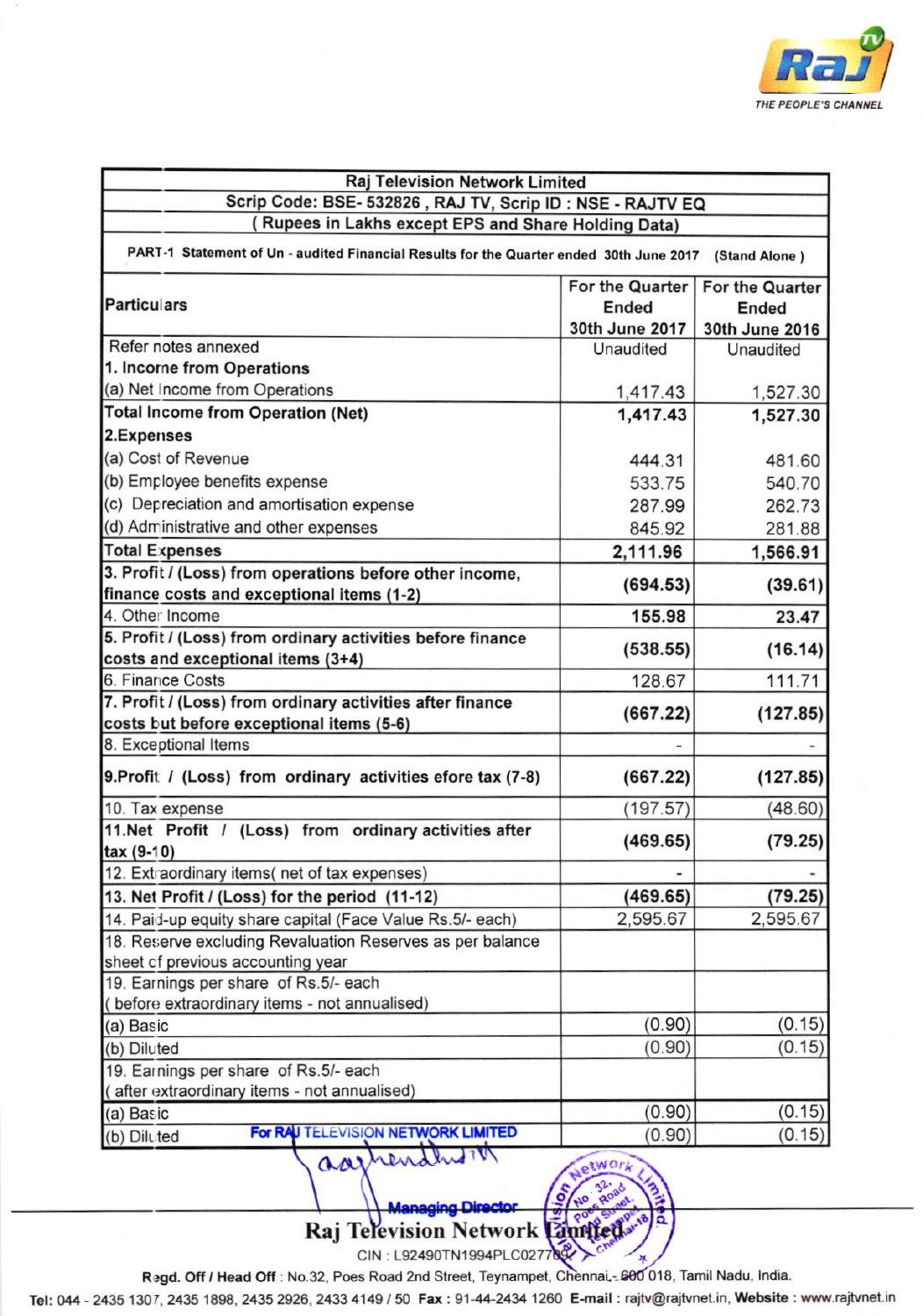

### Notes forming part of Statement of Profit and Loss for the

#### Quarter ended 30.06.2017

- 1. The above unaudited financial results for the quarter ended June 30, 2017 have been reviewed by the Audit Committee and approved by the Board of Directors at their meeting held on September 13, 2017.
- 2. The Company's operations predominantly relate to a single segment, Media and Entertainment.
- 3. The results for the quarter ended June 30, 2017 are in compliance with Indian Accounting Standards ("Ind-AS") notified by the Ministry of Corporate Affairs (MCA) notification dated February 16, 2015, announcing the Companies (Indian Accounting Standards) Rules, 2015. Such results have been prepared under the recognition and measurement principles of Ind-AS, applying a transition date of April 01, 2016. As regards disclosure of comparative figures, Management has elected to apply the permissible exemptions provided in SEBI circular CIR/CFD/FAC/62/2016 dated July 05, 2016. Accordingly, the results for the quarter ended June 30, 2016 have been restated to comply with Ind-AS, and are presented as comparatives. Such comparative figures have not been subjected to limited review or audit. However, the management has exercised due diligence to ensure that the financial results presents a true and fair view of its affairs.
- 4. Consequent to transition from the previous IGAAP to Ind-AS, the reconciliation of profit is provided as below for the previous period in accordance with the requirements of paragraph 32 of Ind-AS 101 - First time adoption of Ind-AS

| <b>Particulars</b>                                                                                    | Quarter ended 30/06/2016<br>(Unaudited) |  |
|-------------------------------------------------------------------------------------------------------|-----------------------------------------|--|
| Profit for the period attributable to equity share holders - per previous<br>GAAP (A)<br>Adjustments: | (9,654,357)                             |  |
| Impairment of financial assets                                                                        | (6, 250, 000)                           |  |
| Others                                                                                                | 5,815,357                               |  |
| Incremental impact on account of deferred taxes                                                       | 2,163,000                               |  |
| Net adjustments (B)                                                                                   | 1,728,357                               |  |
| Total comprehensive income attributable to equity shareholders - per Ind<br>AS $(A+B)$                | (7,926,000)                             |  |

5. Comparative period figures have been regrouped / reclassified wherever necessary to conform to current periods' classification.

**ing Director** 

# **Raj Television Network Limited**

CIN: L92490TN1994PLC027709

Regd. Off / Head Off : No.32, Poes Road 2nd Street, Teynampet, Chennai - 600 018, Tamil Nadu, India.

Tel: 044 - 2435 1307, 2435 1898, 2435 2926, 2433 4149 / 50 Fax: 91-44-2434 1260 E-mail: rajtv@rajtvnet.in, Website: www.rajtvnet.in